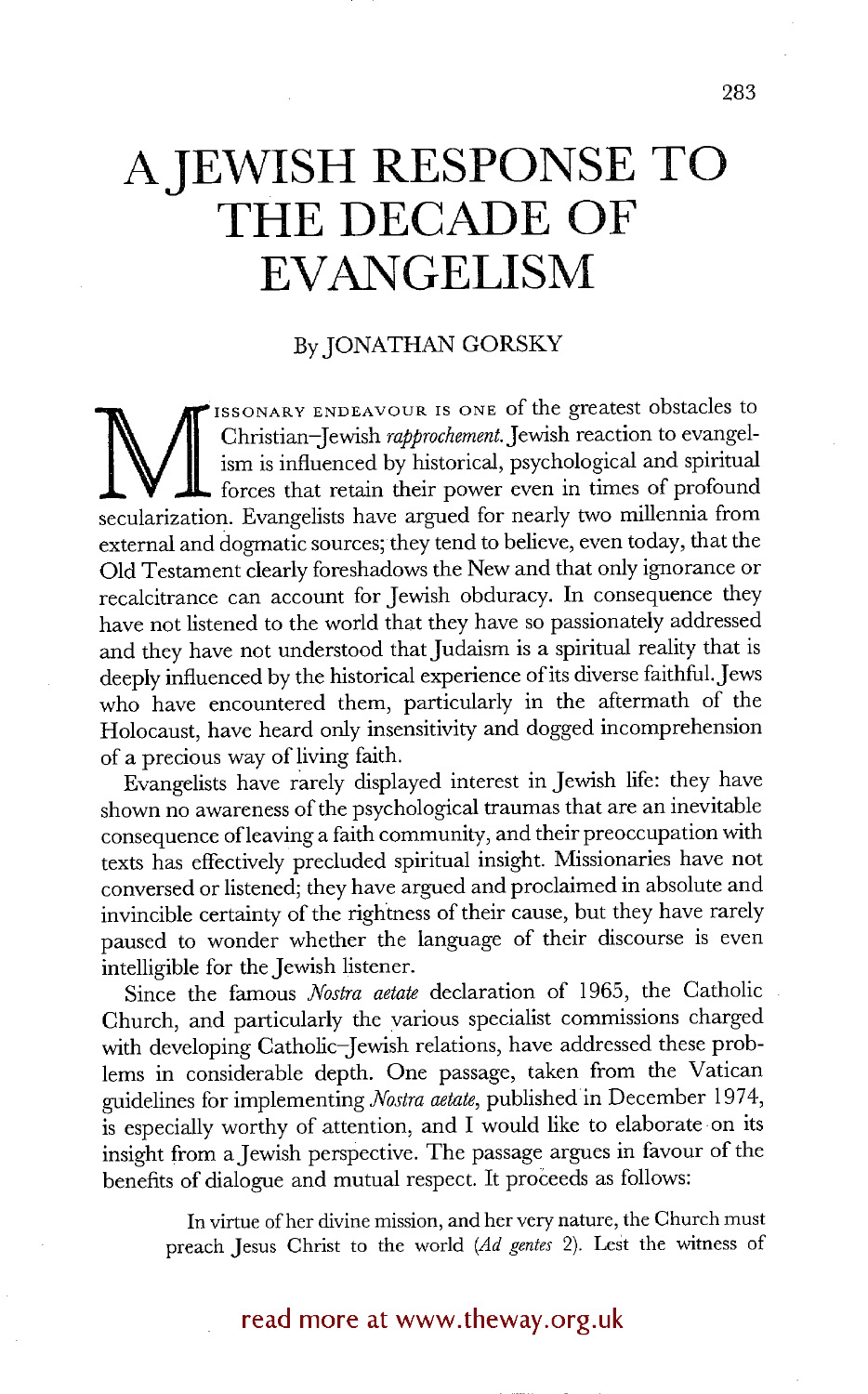Catholics for Jesus Christ should give offence to Jews, they must take care to live and spread their Christian faith while maintaining the strictest respect for religious liberty in line with the teaching of the Second Vatican Council (Declaration *Dignitatis humanae).* They will likewise strive to understand the difficulties which arise for the Jewish soul – rightly imbued with an extremely high, pure notion of the Divine transcendence - when faced with the mystery of the incarnate Word.<sup>1</sup>

It is a most striking insight: we have taken leave of the realms of text and theology and discovered that religious perception is rooted in the affinity of the soul with the divine. Jewish spirituality is manifest in an innate longing for the transcendent God, and the Christian mystery of the incarnation is therefore beset with 'difficulties' for the Jewish people.

Dialogue can no longer be confined to verbal exchange and the document seeks to encourage 'a common meeting in the presence of God, in prayer and silent meditation  $-a$  highly efficacious way of finding that humility, that openness of heart and mind, necessary prerequisites for a deep knowledge of oneself and of others'.

The insight offered by the 1974 guidelines is profound and correct, but it is not the whole truth. Judaism is indeed inspired by a pure notion of transcendence, but this coexists with an equally powerful sense of the intimacy of God with his people Israel, a sense that reflects a knowledge of the divine love.

Jewish liturgy offers an abundance of illustration. At the onset of night the evening service expresses awe in the presence of the Creator of light and darkness, the Lord of Hosts who causes the day to pass and bring on the night, ordering the stars in their heavenly constellations. As the worshipper gazes at the night sky, a second blessing elicits a different emotion:

With eternal love have you loved your people Israel. You have taught us Torah and commandments, laws and judgements. When we lie down and when we rise up, we will rejoice, O Lord our God, in the words of your Torah, for they are our life and the length of our days. May you never take away your love from us. Blessed are you, O Lord, who loves his people Israel.

For pre-modern people the night was often a perilous time and before our formal communal prayer there is a simple expression of faithfulness:

Blessed be the Lord by day. Blessed be the Lord by night. Blessed be the Lord when we lie down.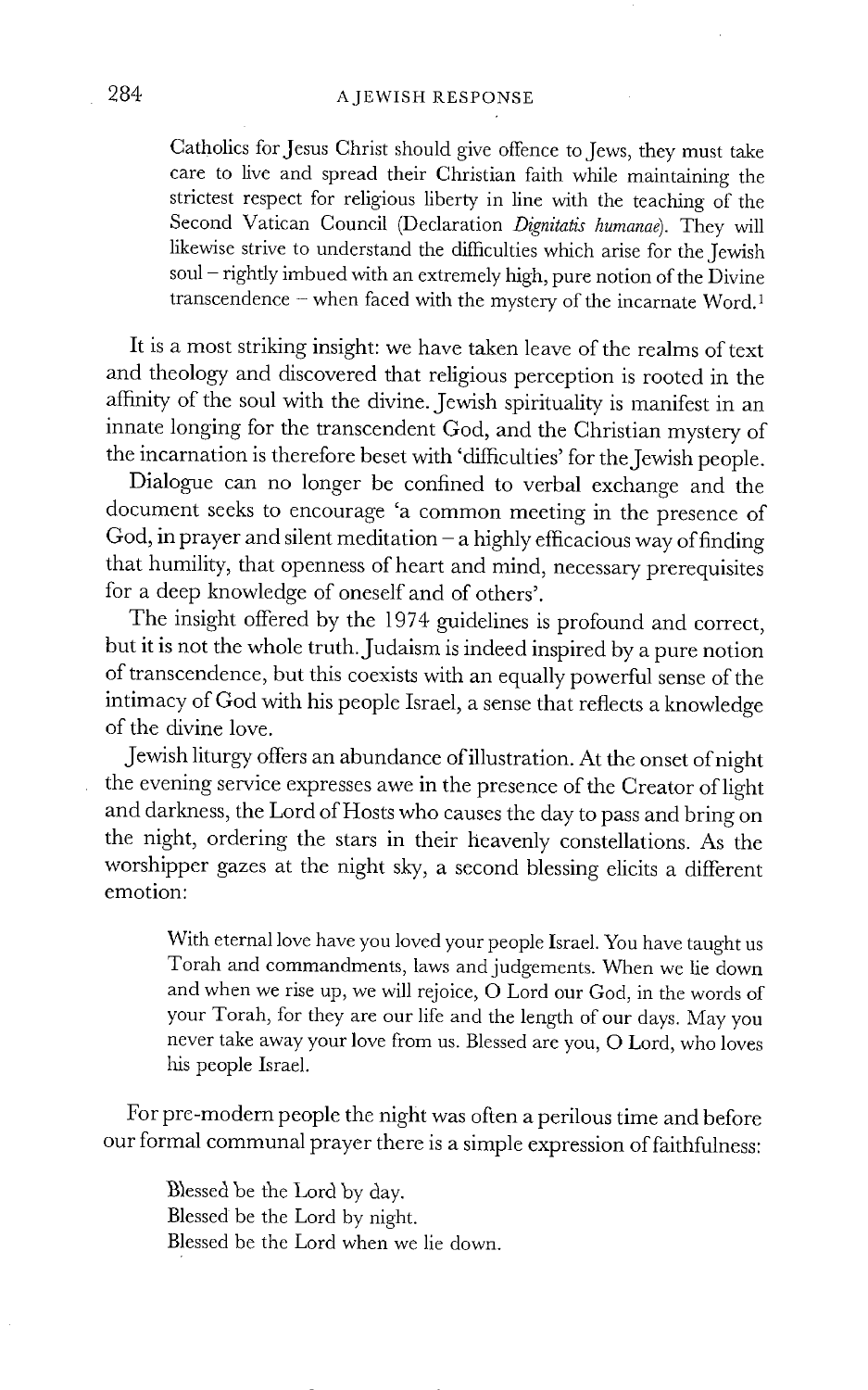Blessed be the Lord when we rise up. For in thine hand are the souls of the living and the dead.... Into thine hand I entrust my spirit: thou hast redeemed me, O Lord, God of truth. Our God who art in heaven, reveal unto us thy oneness... and reign over us forever.

On Sabbaths and festivals, the mood changes and we ask that the God who guards our going out and our coming in might spread the 'tabernacle of Thy peace over all thy people Israel, and over Jerusalem'.

These prayers are recited every evening by traditionally observant Jews. While texts have been amended with the passage of time, the substance and tonality has scarcely altered over a thousand years. The prayers are recited in Hebrew and worshippers know they are participant in an unbroken continuity that was the world of their fathers and mothers and of their parents before them. The liturgy is national, emphasizing the destiny of the people of Israel in the world and in the presence of God.

Today there are many of us who do not regularly recite the evening service, and the pressing concerns of daily life cause us to be more perfunctory than our forebears. Few of us experience the depth of prayer in every one of our daily services. Yet those who would speak to Jews about matters of faith must understand that the liturgy has shaped and formed our spiritual perception. The sense of God that it evokes, both intimate and exalted, is encountered by most Jews at some stage in life, even in our more secular times. 'Israel' and 'Jerusalem' will always resonate while the power of Kaddish  $-$  the memorial prayer  $-$  and the experience of the Day of Atonement do not pass easily away from those who have known them.

Beyond the Judaism of the liturgy lies the realm of a more intensely personal spirituality. I would like to offer two very different examples, one, the prayer of an anonymous Jewish woman in pre-Holocaust Eastern Europe; the second was written by Rabbi Eliezer Azikri, a mystic who lived in sixteenth-century Safed, a town in Galilee.

The Jewish Sabbath begins about half an hour before sunset on Friday afternoon and lasts twenty-five hours, until the stars are visible in the night sky on Saturday evening. Before the onset of Sabbath, candles are lit in the home, usually by the woman of the house. Light is seen as a source of harmony and peace and the candles have acquired considerable symbolic significance. Candle-lighting is a time of personal prayer, as the passage illustrates: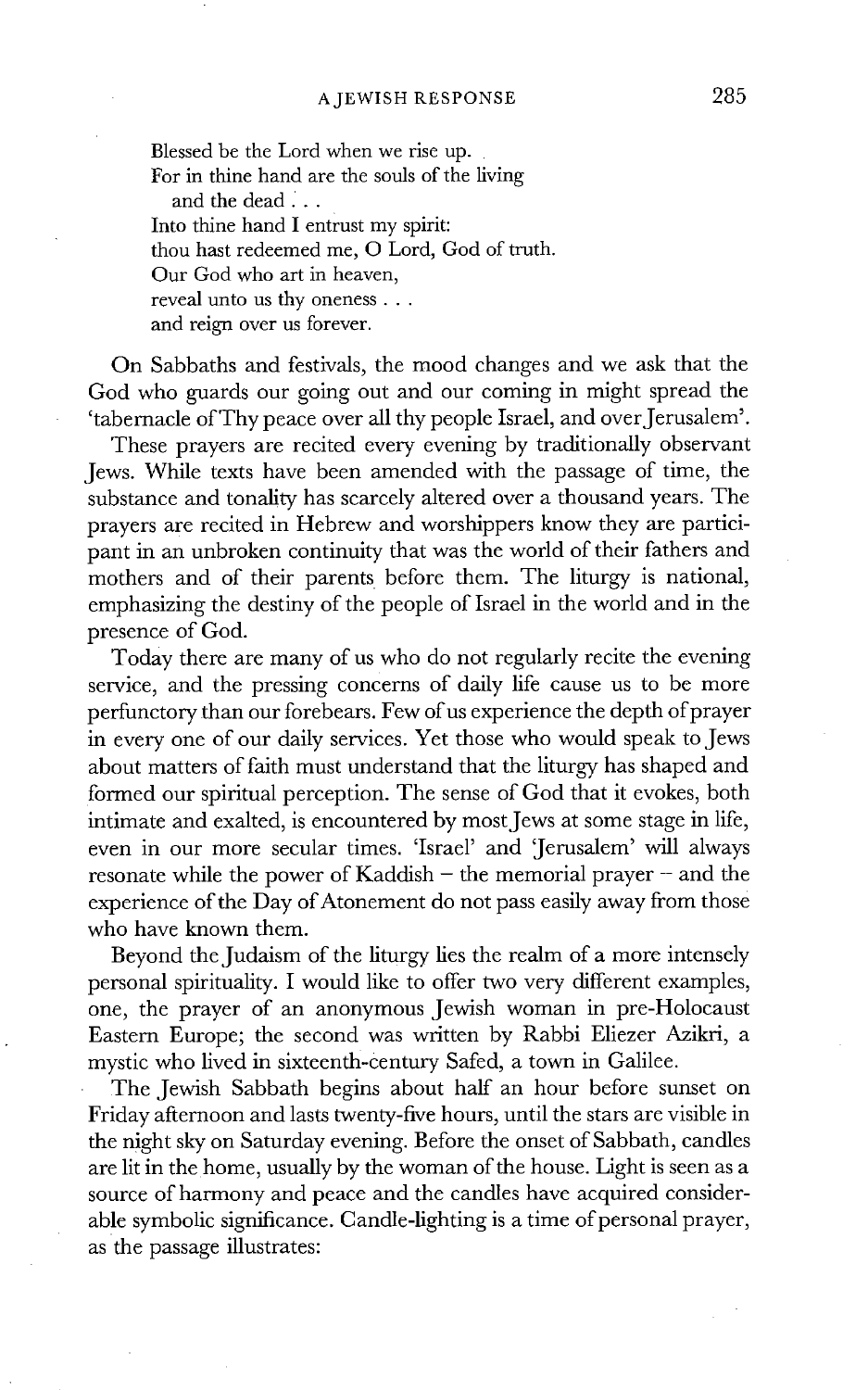O God of your people Israel, You are holy And you have made the Sabbath and the people of Israel holy. You have called upon us to honour the sabbath with light, with joy and with peace. As a king and queen give love to one another, As a bride and her bridegroom, So have we kindled these two lights For love of your daughter, The Sabbath day. Almighty God Grant me and all my loved ones A chance to truly rest on this Sabbath day. May the light of the candles drive out from among us The spirit of anger, the spirit of harm. Send your blessings to my children, That they may walk in the ways of Your Torah, Your light. May you ever be their God And mine, O Lord, My creator and my redeemer, Amen.

The poem is inspired by a sense of intimacy and holiness; the prayer is offered in the home, as part of the life of a family; it is a moment that will be instantly recognizable for anyone who has had a Jewish upbringing; it summons memories of mothers and daughters and Friday nights when grandparents came to dinner and the *Jewish Chronicle* was much in evidence.

These experiences are not forgotten; they are an indelible fragment of personal memory and familial recollection. The prayer was not a ritual utterance: its pronounced feminine imagery implies the creative engagement of the woman who wrote it as an expression of her religious life, perhaps in response to the masculine orientation of traditional piety. Her children probably stood by her as she prayed quietly, and her spiritual life would become theirs as they grew older and acquired understanding and sympathy. Such is the way of religious nurture in traditional societies.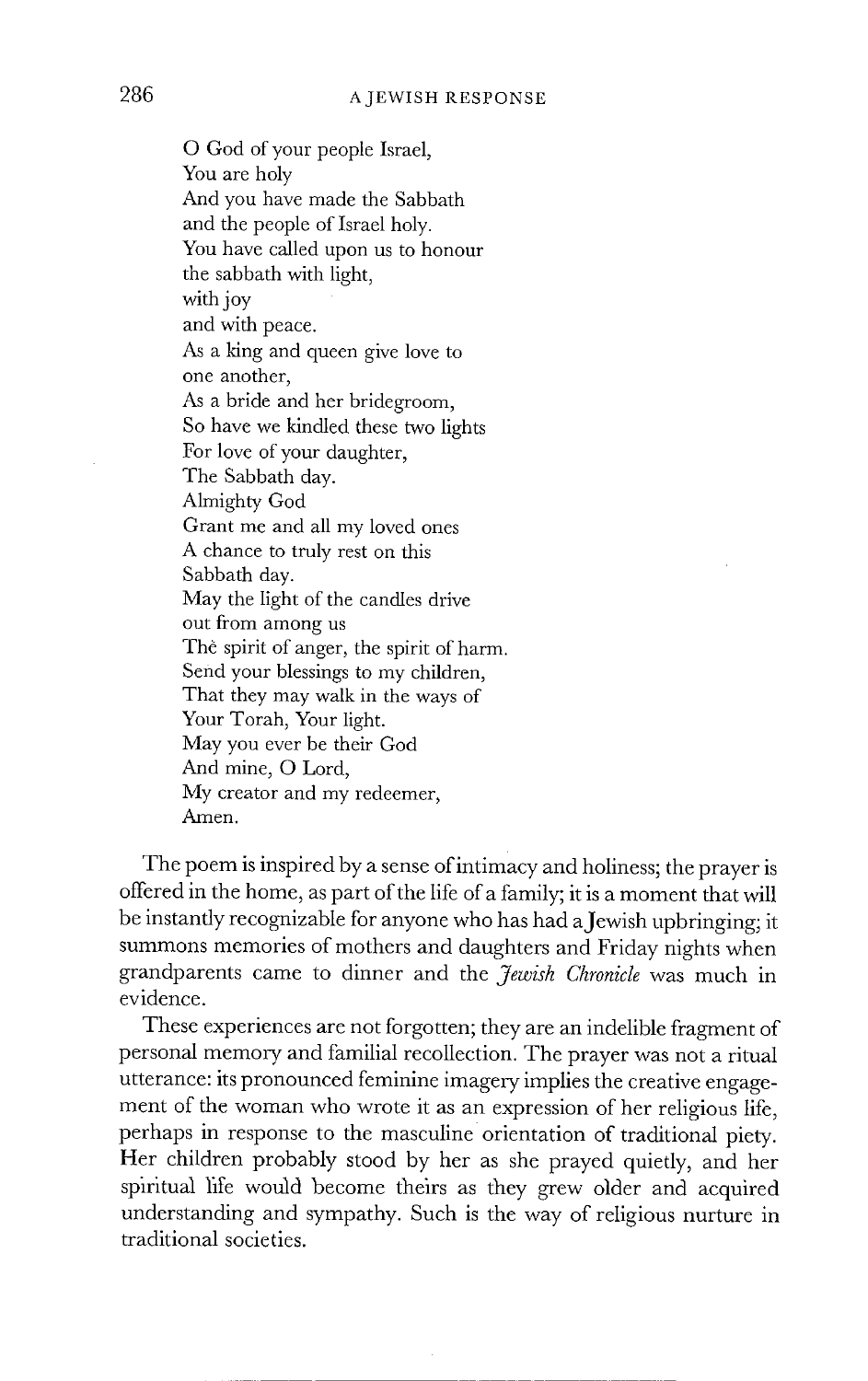The Vatican statement that I quoted above might be taken as contrasting transcendence and incarnation. The former is certainly high and pure, but it is only the latter that brings God into the realm of humankind. God's immanence is bound up with the mystery of the incarnate word. For Rabbi Eliezer Azikri, awe and intimacy combine in the highest spirituality of mystical experience:

S0Ul's beloved, compassionate Father, Draw Your servant to Your will. Let him run, swift as a deer, To kneel before Your majesty. Sweeter is Your love to him Than honey from the comb, Than any taste of pleasure.

Glorious, radiant, cosmic light, My soul is faint for love of You. Heal her, I pray, O God, Show to her Your splendorous glow. Then will she be strengthened, cured, Your maidservant forever.

O Faithful, may Your tender mercies Reach Your son who loves You greatly. In deepest longings has he sought To gaze upon Your mighty splendour. My God, my heart's delight, Come quickly; be not hidden.

Reveal Yourself, my Dearest; spread over me The shelter of Your peace. Your presence lighting up the world, We shall rejoice, exult in You. Hurry, Beloved, time has come, Grant me Your grace As You did of old.

Eliezer Azikri found the healing of his soul in a transcendent glory that no earthly manifestation could equal or surpass. He knew the physical longing of unrequited love, but he would only find peace in the presence of the indescribable radiance that is the source of all souls. For the Jewish mystic, inner experience is derived from the breath of God, which was the essence of creation at the beginning of time. The soul is known sensibly, and is neither abstract nor a postulate of theology. The essence of all life is spiritual, and the soul longs for transcendent splendour as the deer runs to living water.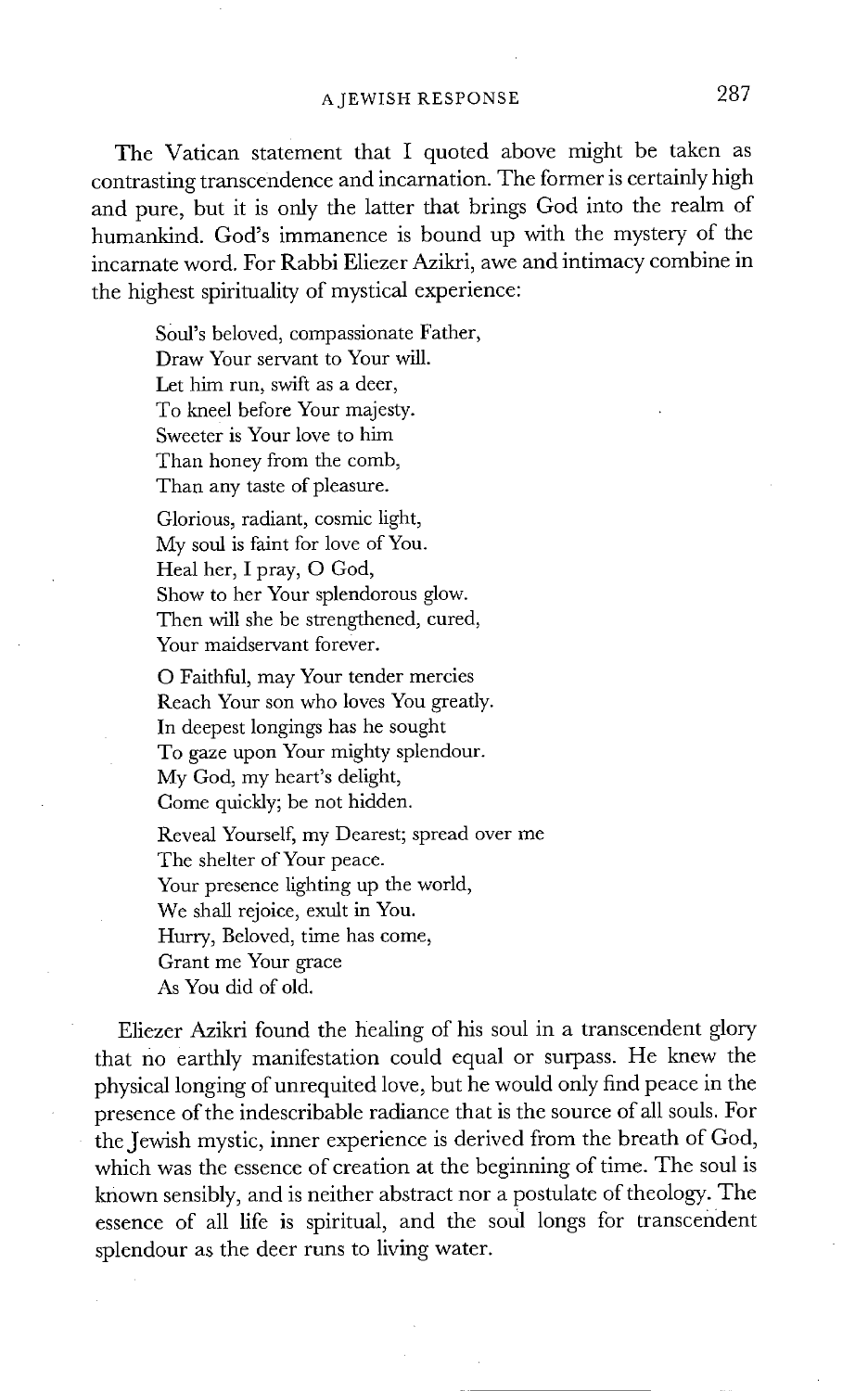Very few of us are granted the experience of Eliezer Azikri, but his prayer is sung in many synagogues before the onset of the sabbath or at the third meal which is taken as the sabbath is departing, a time coincident with its greatest holiness. His words have a formative impact, even upon those who have not known his spiritual perception.

Judaism is profoundly troubled by the mystery of the incarnation. The perplexity is ultimately spiritual, but the concept is in striking contrast to the assumptions of Jewish religious life. Evangelists who believe that the central obstacle to their endeavour is textual or dogmatic have neither listened nor understood. The matter is of deeper significance. Furthermore, Judaism is the fabric of a communal life, indistinguishable from the most important personal relationships, which colour our memories and our psychological development. To reject the faith is not merely to exchange one set of beliefs for another; it is a most complex and perilous journey engaging every aspect of one's life and relationships and creating in the process conflict, tension and great pain.

The ultimate hope of Judaism is that life will be restored to the holiness of primeval creation; every sabbath is seen as an insight into this resanctified universe, a foretaste of the 'world to come'. The world will be guided by the Messiah, the anointed one of God, and traditional Jews await his coming at the beginning of the redemption which will be the end of days. If we return to our liturgy, we find several references to the Messiah, but even in the most traditional prayer books the Messianic role cannot be described as central. (Reform and Liberal Judaism no longer expect a Messianic figure at all: they emphasize an ultimate age when prophetic visions of peace, harmony and justice will be realized.) Redemption is indeed of focal importance, but emphasis is upon God as the ultimate redeemer.

A similar pattern is discernible in prayers recited on festivals that recall events when human intervention was clearly crucial in effecting deliverance. Moses merits a single, incidental, reference in the Passover narrative, the Haggada, that Jews recite together on the first two nights of that festival. The biblical narrative, of course, is radically different. The divine name does not occur in the biblical book of Esther, but prayers recited on the relevant Jewish festival abbreviate the narrative and focus upon divine providence.

The Jewish soul is imbued with a longing for both transcendence and the intimacy of the divine presence; in consequence there has been a tendency to diminish the redemptive role of major religious figures, even those of the greatest spiritual stature.

The pattern is also discernible in the Jewish conception of Atonement and the spirituality of the High Holy Days, the penitential period of the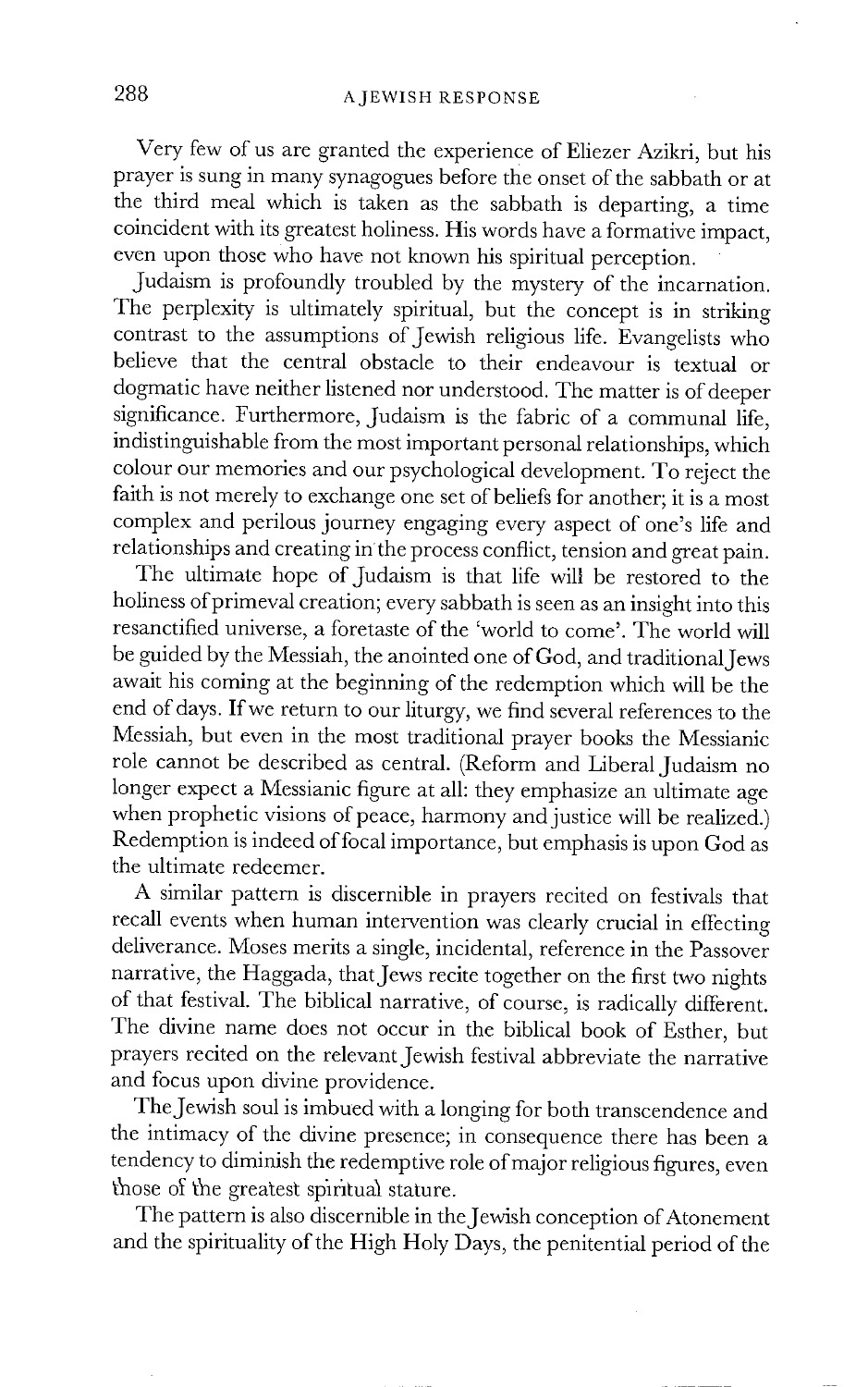religious calendar. The High Holy Days, referred to as the Days of Awe, are permeated by a sense of human inadequacy and divine judgement, and even the angels tremble before the Judge of all the earth when the great shofar (ram's horn) is sounded. The presence of the transcendent God is emphasized in the imagery of kingship, fusing distance with omnipotence, but there is, equally, a longing for that same transcendence, in the presence of which every creature is restored to the plenitude of its ultimate holiness, for it finds its source and its place in the presence of God its Creator.

Transcendence coexists with a sense of the divine compassion, even at a time of judgement and accentuated awareness of fragility and sinfulness. At a focal point in each service we stand together and sing very quiedy: 'Our father, our king, be gracious to us and answer us. For we have no goodly deeds. Be with us in your charity and compassion and grant us your salvation.'

For Jewish tradition, man in his sin experiences both distance and intimacy. When Adam and Eve stand bereft in the garden, they are about to go into exile. Adam retains his sense of the wonder of life and names his wife Chava, for she is the mother of all the living. In a moment of extraordinary tenderness, God not only makes garments for Adam and Eve, but he also dresses them, as a mother dresses her children before they go out into the cold.

In the Book of Samuel (2 Sam 12:13) we encounter David after he has received a rebuke from Nathan the prophet. 'And David said unto Nathan: "I have sinned against the Lord"; and Nathan said unto David: "The Lord hath put away thy sin: thou shalt not die".' Rabbi Elijah of Vilna, one of the greatest Rabbinic sages, notes that in the Masoretic text there is a blank space after David's utterance. He was forgiven after his brief confession because God heard his silence and knew the depths of his broken-heartedness.

Between penitence and grace lies a cloud of unknowing. A contemporary Rabbinic authority, Rabbi J. B. Soloveichik, has evoked the essence of Yom Kippur, the Day of Atonement, in his poetic description of Moses standing on Mount Sinai after the disaster of the Golden Calf. Moses had been instructed that no man was to accompany him, nor was anyone to be seen on the mountainside. Sinai is silent and desolate and as Moses scans the rocks he finds nothing. He stands and shivers as the starlight fades at the break of a new day. God does not appear: he wants Moses to seek him in prayer and supplication. God is present in a cloud and is with him. A distant faint sound is heard as Moses trembles. It enunciates the qualities of God's compassion that define forever the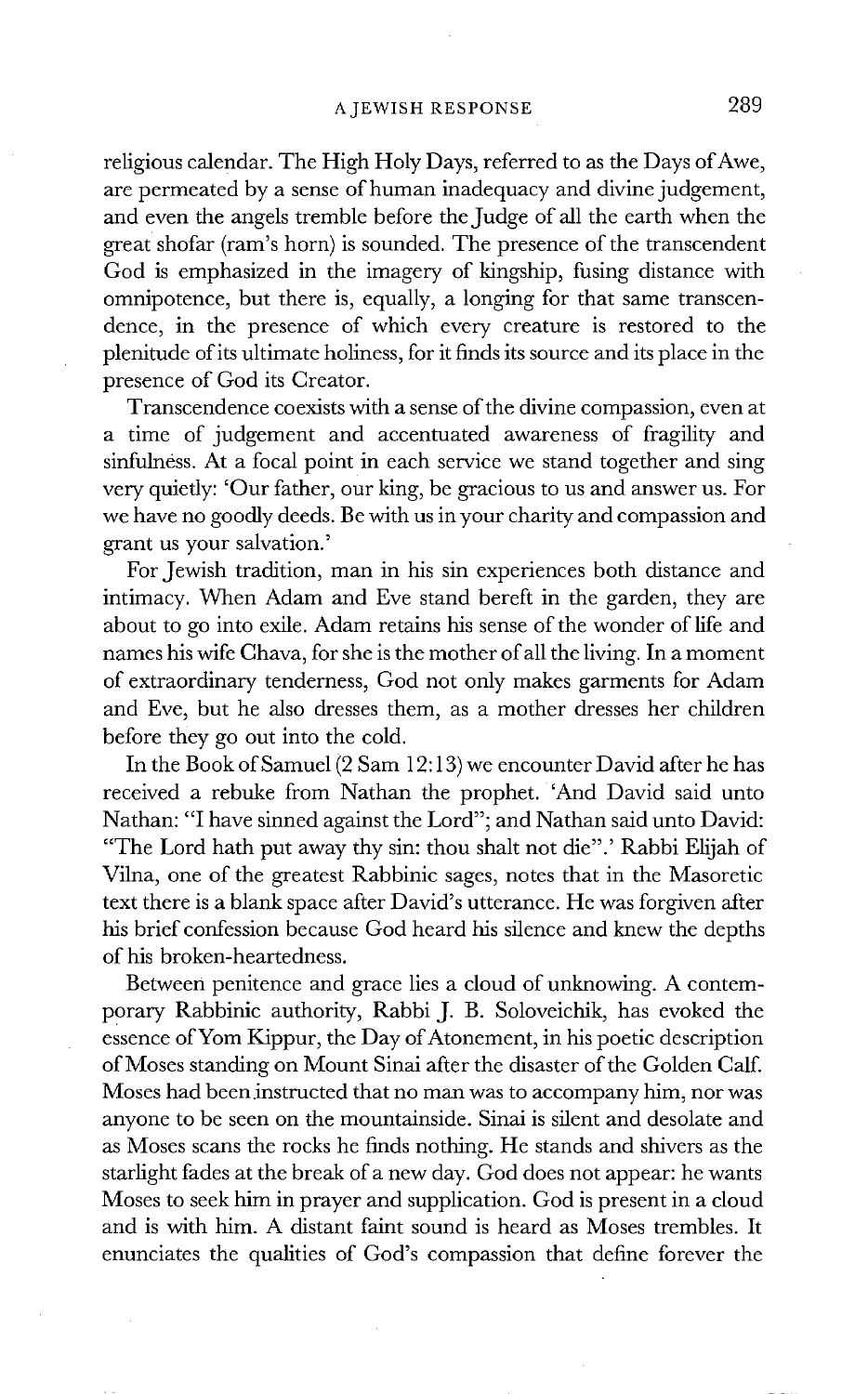penitential liturgy of the Days of Awe. Before Moses hears he has to stand alone in the unbroken silence of a dark desert night. This is the age-old world of the Baal Teshuva, the man of penitence returning to his God.

It is possible to express this world in the abstract language of the theologian, but to do so is to lose sight of the depth and power of the encounter that is graven indelibly in the remembrance of all who have known the Days of Awe. *Homo rdigiosus* cannot shed his faith and embrace the world of another as a man changes his garments after the heat of the day has passed. His memories, his language, his deepest relationships and his childhood recollections are embedded in the landscape of traditional life: his spiritual longings are defined forever by the liturgy that gave them form in his earliest years. A Rabbinic gloss on the Joseph story has Joseph about to embrace the culture of Egypt: he draws back suddenly when he is overcome by a sudden recollection of the face of his father. When I study the photograph albums that are my family history, I see the faces of Eastern European Jewry, and I know their dignity, their scholarship and their suffering amidst the remorseless poverty of Polish village life. I am very different from them, but my spiritual life has been defined by their world, and the names of the Jewish towns of pre-Holocaust Europe wake memories and associations that are irrational and utterly unexpected.

Two years ago, I visited Germany for the first time, to attend a conference of the International Council of Christians and Jews. I expected that my journey would be uneventful; almost half a century had passed since European Jewry had been devastated by its greatest catastrophe, and the people I would meet were of a new generation , who had grown up in a post-war Europe. I had heard of the thousands of young Germans who made cultural pilgrimages to the sites of the concentration camps and I wished to be with them and to understand. I recalled speaking to a group of teenagers from the German School in London; they had an unusual maturity and were deeply concerned about neo-Nazi outrages and racist attacks in their homeland. They wanted to know what I felt and I gradually discovered that, like me, they were burdened by the past. They also felt unsettled by the events of their country's recent history.

The conference took place in a retreat on the edge of the Thuringian forestland in the former Eastern Germany, not too distant from Frankfurt. Frankfurt was a major centre of pre-war Jewish life and the home of what is now described as modern Orthodoxy. As we drove through its streets I could scarcely believe that Rabbi Hirsch's com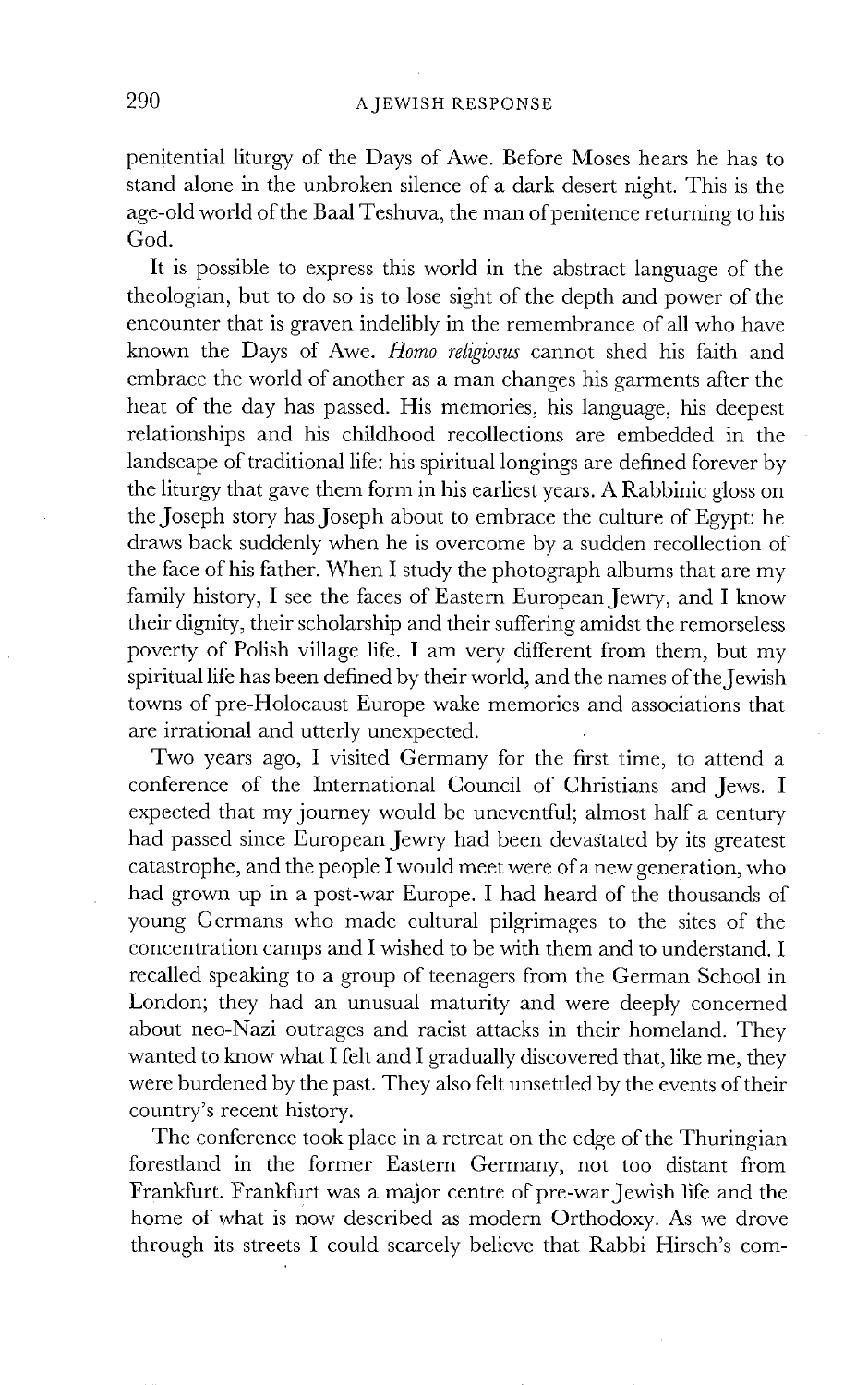munity was no longer and that his great synagogue would never again be thronged with worshippers. As we travelled into the country, road signs indicated that Fulda and Hildesheim were close by. One could almost hear Jewish boys and girls of sixty years ago going for Passover rambles, singing their songs and being young together.

I have a great affinity with the Hassidic practice of private prayer in a natural environment but here, in Thuringia, I prayed in a quiet corner of the residence or in my room in the evening. I did not walk in the gardens or the forestland as I usually would. The grounds were pleasant and peaceful, but I felt a sense of utter desolation.

The conference concluded with a reception and concert at the Wartburg, an eleventh-century fortress built on a commanding hilltop overlooking the forest. It is a massive structure that is illuminated at night when its grey stone is visible for miles around.

During the Nazi period the SS used the ancient fortress as an icon of the' thousand-year Reich. The stronghold is the incarnate essence of absolute and naked power, infused with the romanticism of its magnificent forest setting. It is the living spirit of the explosive forces that erupted into modern civilization and swept aside its fragile rationality. The sounds of the 'Horst Wessel Song' and Nuremburg, the broken glass and the surging flames, are present and held there forever. How much I had read and how little I knew until I stood in this place.

Night was drawing in and I left the hall to say my afternoon prayers. I gazed at the early sunset and the darkening forest and recalled the dread of the psalmist when the face of God was hidden from him. I could not stand in prayer here; the words lost their meaning and were empty and void. I returned to the hall as the concert came to an end and the gathering applauded the musicians.

The past is a part of me and I had not known. Today, when Jewish men and women read of neo-Nazism, of Zhirinovsky and of Fascist ministers in a major European democracy, when swastikas are once again daubed on our synagogues and our Moslem and Hindu friends suffer violation and abuse as they walk through our streets, we recall our families and our people only fifty years ago. When I visit my synagogue's religion school I sit with the children to help them with their Hebrew and listen to their teachers' stories. I feel the presence of hundreds of thousands of Jewish children who sat with their teachers in similar classrooms all over Europe, before their world was engulfed in darkness and despair.

Can it really be, after all of these things have come to pass, that Jewish faithfulness should disappear from the countries of Europe and the